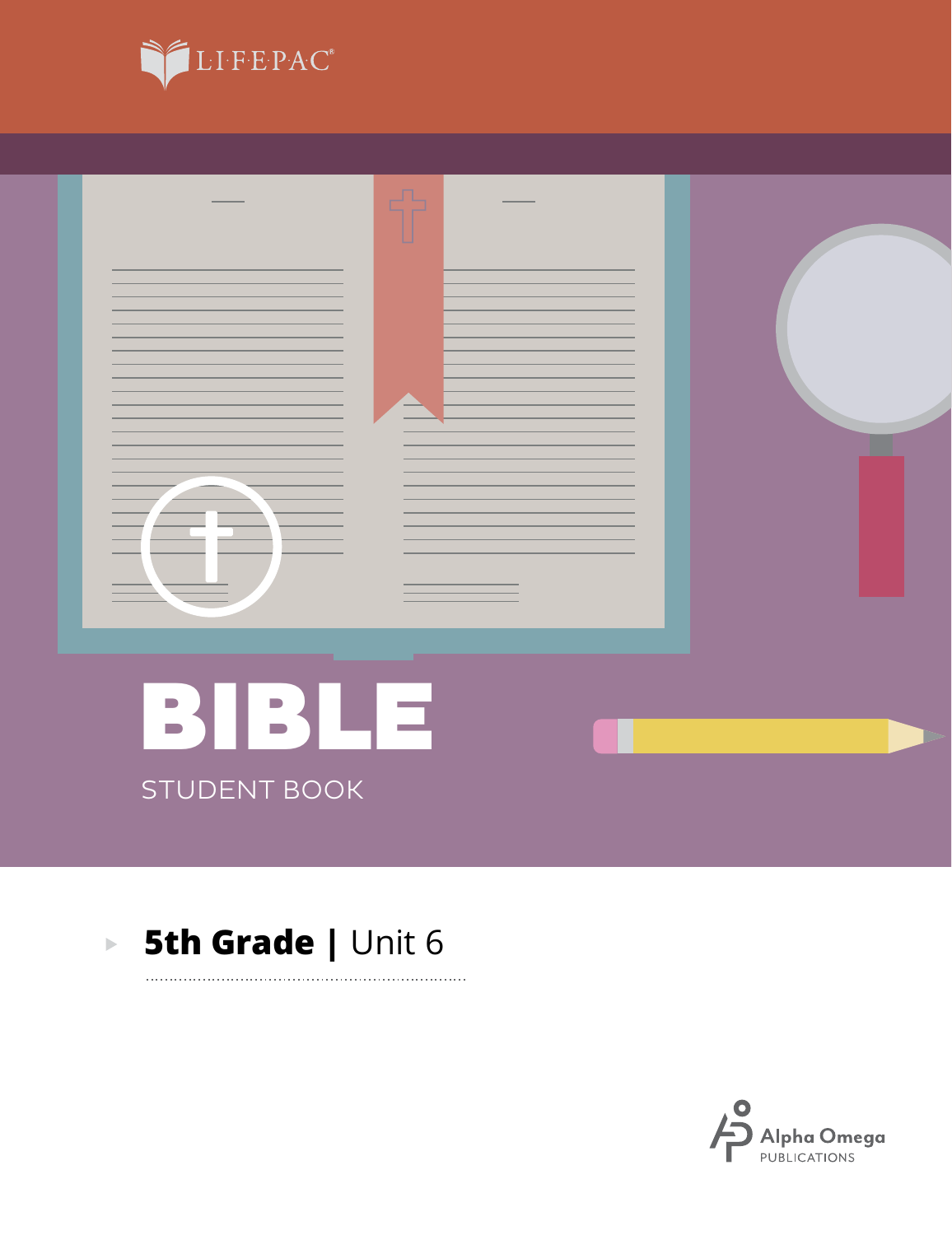# BIBLE 506 **PROVING WHAT WE BELIEVE**

Introduction **|3**

## **1. The Bible is God's Word**...........................5

The Bible **|7** History **|20** Human Experience **|23** Self Test 1 **|30**

### **2. God Created the World** ........................33

Physical Science **|35** Life Science **|42** Self Test 2 **|49**

# **3. Christ Arose from the Dead**.................52

Fulfilled Prophecy **|53** Eyewitnesses **|61** Christian Experience **|68** Self Test 3 **|78**

LIFEPAC Test **|Pull-out**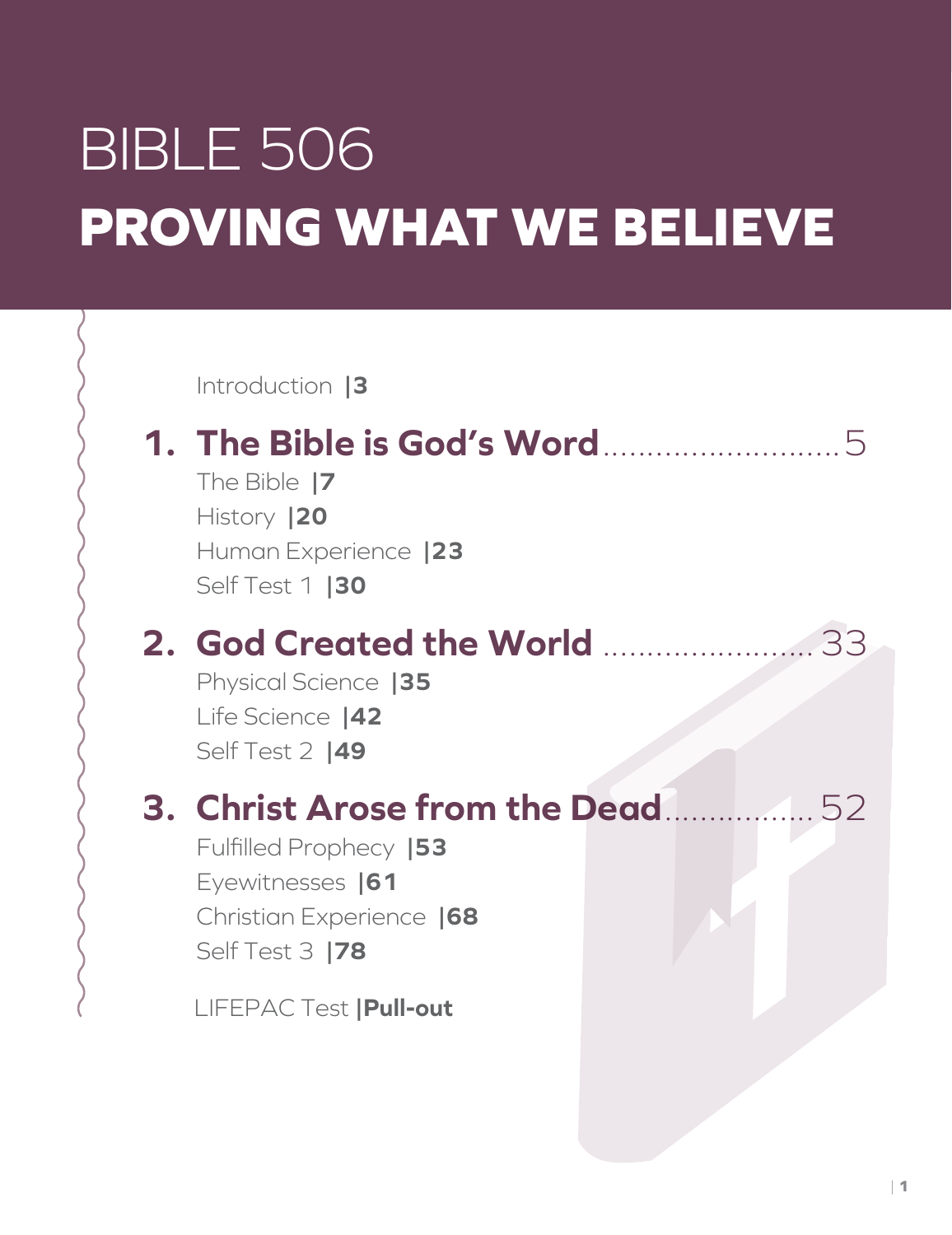**Author:** Barry G. Burrus, M.Div., M.A.

**Editor:** Steven Henderson, B.A.

**Illustrators:** Kyle Bennett, A.S. Mark Nuñes

#### **Media Credits:**

**Page 3:** © CarlosAndreSantos, iStock, Thinkstock; **6:** © Margot Kessler, iStock, Thinkstock; **7:** © HalfPoint, iStock, Thinkstock; **23:** © AndrewSoundarajan, iStock, Thinkstock; © Mike G, Hemera, Thinkstock; **24:** © Gerardo Borbolla, iStock ,Thinkstock; **25:** © Peter Spiro, iStock, Thinkstock; **29:** © James Steidl, iStock, Thinkstock; **33:** © Ig0rZh, iStock, Thinkstock; **35:** © Yuriy Kulik, iStock, Thinkstock; **36:** © Alexandrum79, iStock, Thinkstock; **40:** © kiwisoul, iStock, Thinkstock; **44:** © Ryan McVay, Photodisc, Thinkstock; **52:** © Samdebby, iStock, Thinkstock; **54:** © Peter Dennis, Dorling Kindersley, Thinkstock; **62:** © Paulo Veronese, Louvre Museum; **66:** © Dorling Kindersley, **Thinkstock** 



#### **804 N. 2nd Ave. E. Rock Rapids, IA 51246-1759**

© MMII by Alpha Omega Publications, Inc. All rights reserved. LIFEPAC is a registered trademark of Alpha Omega Publications, Inc.

All trademarks and/or service marks referenced in this material are the property of their respective owners. Alpha Omega Publications, Inc. makes no claim of ownership to any trademarks and/or service marks other than their own and their affiliates, and makes no claim of affiliation to any companies whose trademarks may be listed in this material, other than their own.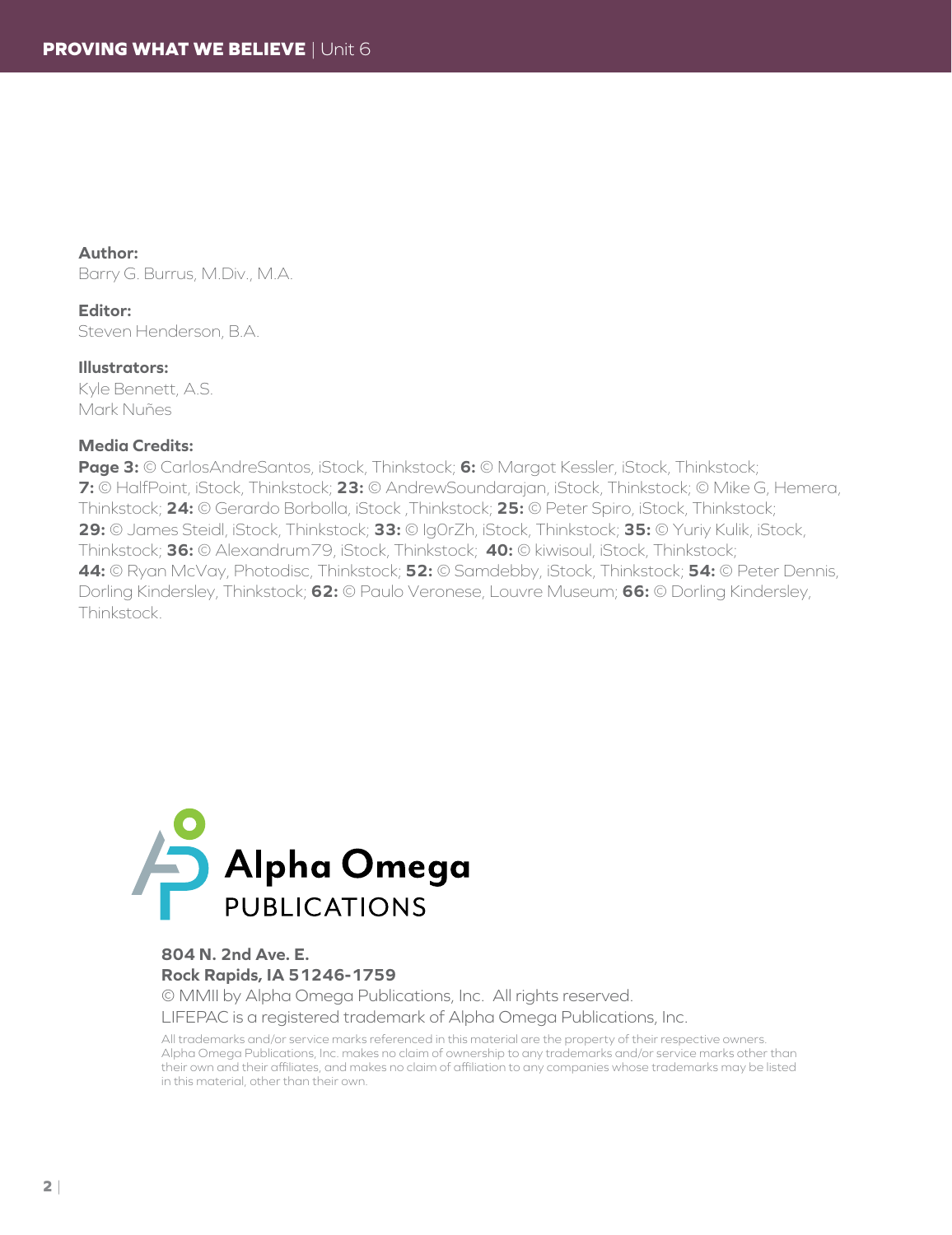# **PROVING WHAT WE BELIEVE**

**As Christians, we are sometimes asked what we believe. Some people are curious and want to know more. For such people, our ability to explain our beliefs may help them to become committed to Christ or more committed as Christians. Unfortunately, others are sometimes hostile. When these people ask what we believe, they are trying to show that our beliefs are outdated or foolish. In these cases, we may have to defend our faith. For either of these groups of people, it is important that we** *know* **what we believe and are able to** *prove* **what we believe. At times, we may have to prove that what we believe is true and reasonable.**

**The Apostle Peter encouraged Christians to always be ready to explain our faith to others. He also told us how to do this. He wrote, "But sanctify the Lord God in your hearts: and be ready always to give an answer to every man that asketh you a reason of the hope that is in you with meekness and fear" (***1 Peter* **3:15). For Christians, our hope is in Jesus Christ. God, speaking through Peter, tells us that we always need to be prepared to make a defense of our faith in the Lord and in what we believe about Him. We believe that God has revealed Himself and His plan for our lives through Jesus Christ. God wants us to always be ready to share and prove our beliefs with others.**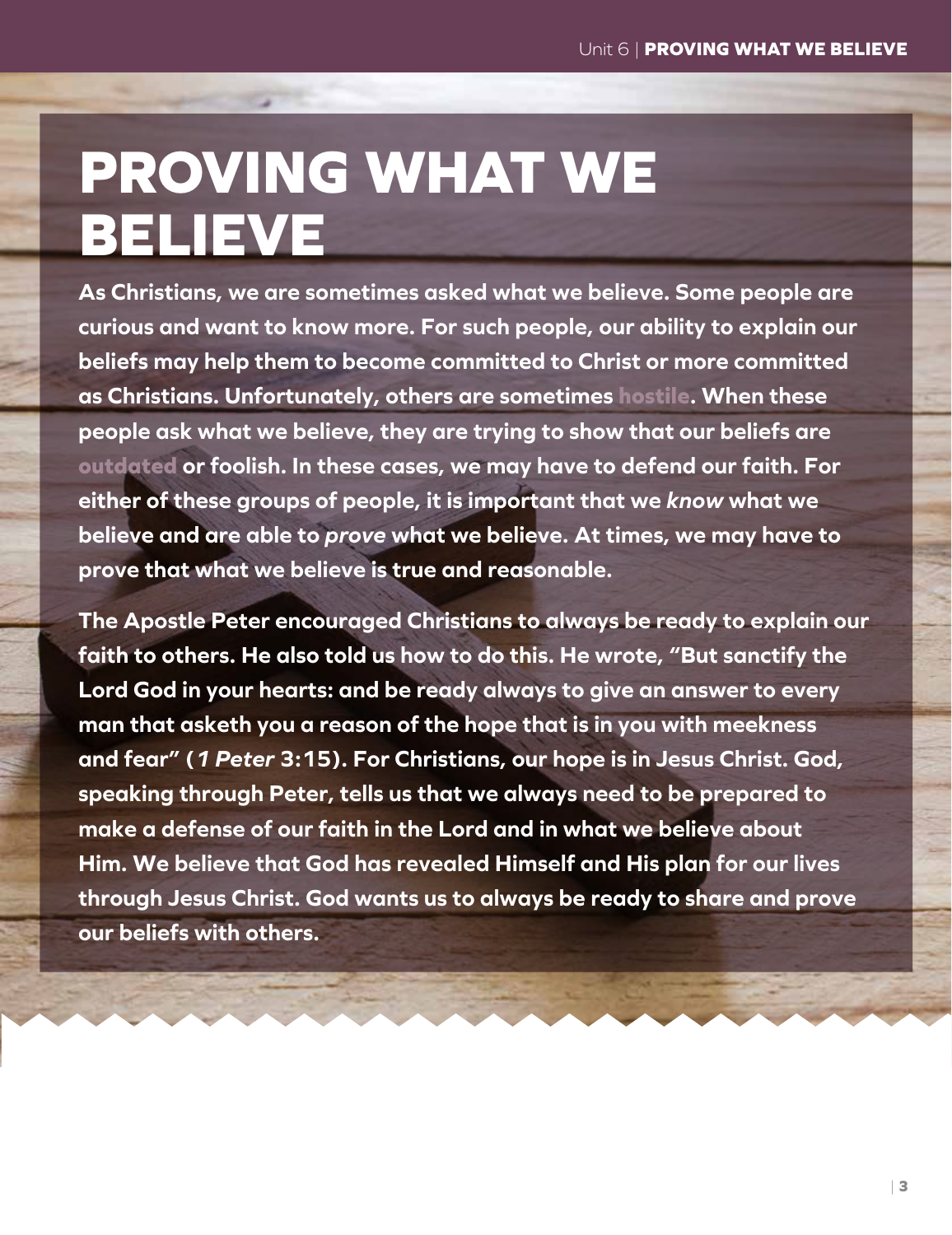God also tells us that we share our faith with others in a spirit of gentleness and reverence. God does not want us to witness to others about our faith in anger or in a "pushy" manner. We are to respect others as people made in the image of God and having human dignity. We can, of course, be *bold* and **zealous** in our sharing of the Gospel, but we should always defend our beliefs confidently and politely.

In this LIFEPAC<sup>®</sup>, you will examine three beliefs of our Christian faith that are being particularly challenged today: (1) the Bible as God's Word; (2) God's Creation of the world; and (3) the Resurrection of Jesus Christ. These **doctrines** have been challenged in ages past, and they still are under attack today. You will learn a great deal about the evidence we have for our Christian beliefs in these three doctrines. By knowing the doctrines well and the evidence for our beliefs in them, you will be able to "prove" what you believe to others.

## **Objectives**

**Read these objectives.** The objectives tell you what you will be able to do when you have successfully completed this LIFEPAC. Each section will list according to the numbers below what objectives will be met in that section. When you have finished this LIFEPAC, you should be able to:

- 1. Know three doctrines of the Christian faith that are being particularly challenged today.
- 2. Name at least three passages from the Bible that show that the Bible is God's Word.
- 3. Give three examples from history that show that the Bible is God's Word.
- 4. Explain how Christian experience shows that the Bible is God's Word.
- 5. Name at least three statements about the natural universe in the Bible that have been proven by science.
- 6. Identify four false assumptions in the theory of evolution.
- 7. Explain how the Bible promotes healthy living.
- 8. Identify passages in the Old Testament that predict the Resurrection of Jesus.
- 9. Locate passages in the Bible in which Jesus predicts His Resurrection.
- 10. Name five eyewitnesses of the Resurrection of Jesus.
- 11. Describe the effect of Jesus' Resurrection on His disciples.
- 12. Explain how Christian experience is important evidence of the Resurrection of Christ.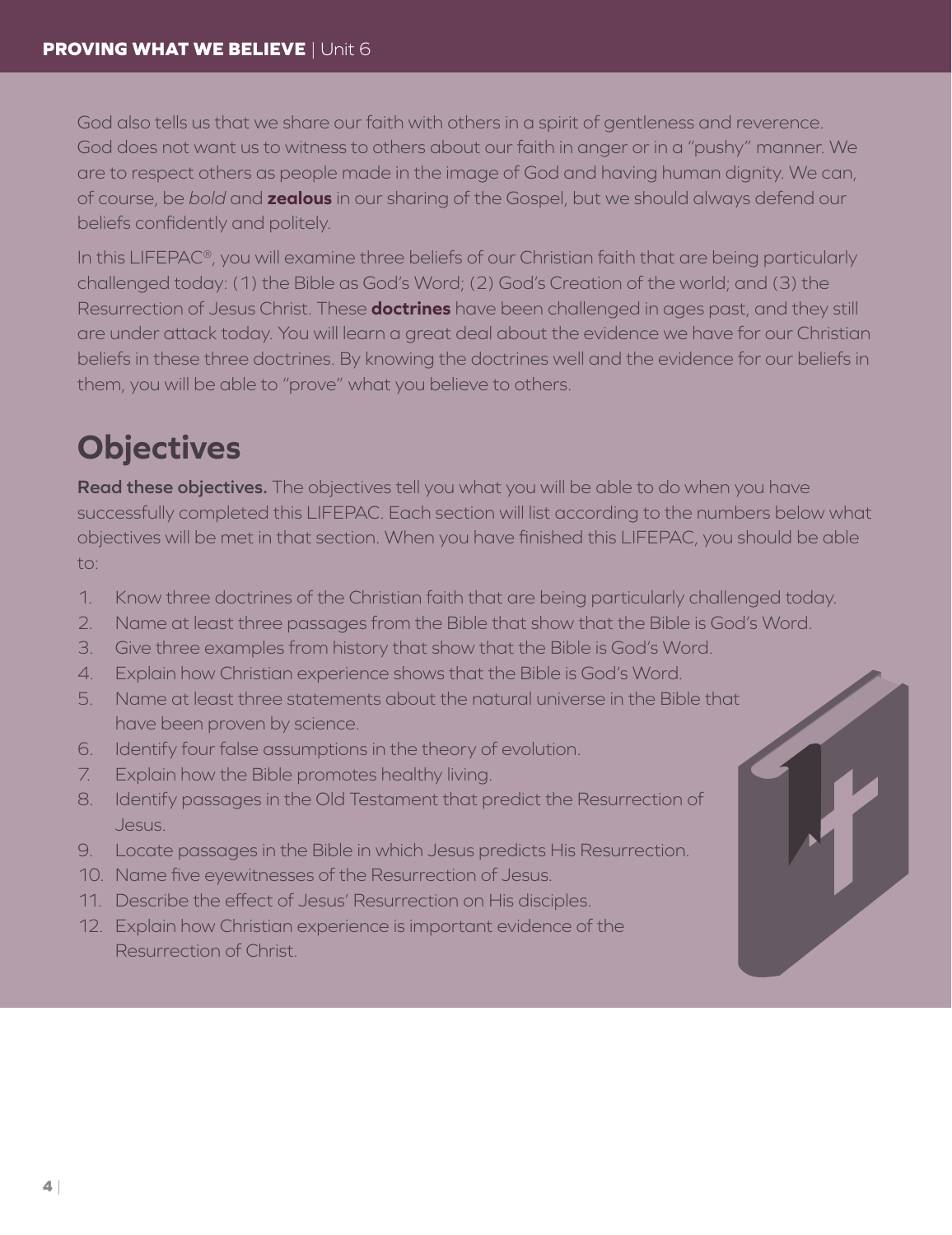# **1. THE BIBLE IS GOD'S WORD**

**Christians believe that the Bible is God's Word. We believe that the books of the Old and New Testaments contain the Word of God. This is one of our most important beliefs. It is important because the Bible is the basis for many of our other beliefs about God and Jesus Christ.**

**Throughout history, there have been many attacks against the authority of the Bible as God's Word. The same is true today. Many people today believe that the Bible is merely an ancient book that was written only by men. Christians believe that God is the author of the Bible. If we are to share and defend our Christian faith, it is important we know and believe that the Bible is God's Word. We have to be able to show evidence to others that the Bible is God's Word. This evidence will help us to "prove" to others that the Bible is the Word of God.**

**In this section of the LIFEPAC, you will learn about three sources of evidence that the Bible is God's Word. First, you will examine the evidence from the Bible itself. Second, you will consider evidence from history. Third, you will examine evidence from Christian experience. By considering the evidence from these three sources, you should be able to show others that the Bible is true.**

#### **Objectives**

**Review these objectives.** When you have completed this section, you should be able to:

- 1. Know three doctrines of the Christian faith that are being particularly challenged today.
- 2. Name at least three passages from the Bible that show that the Bible is God's Word.
- 3. Give three examples from history that show that the Bible is God's Word.
- 4. Explain how Christian experience shows that the Bible is God's Word.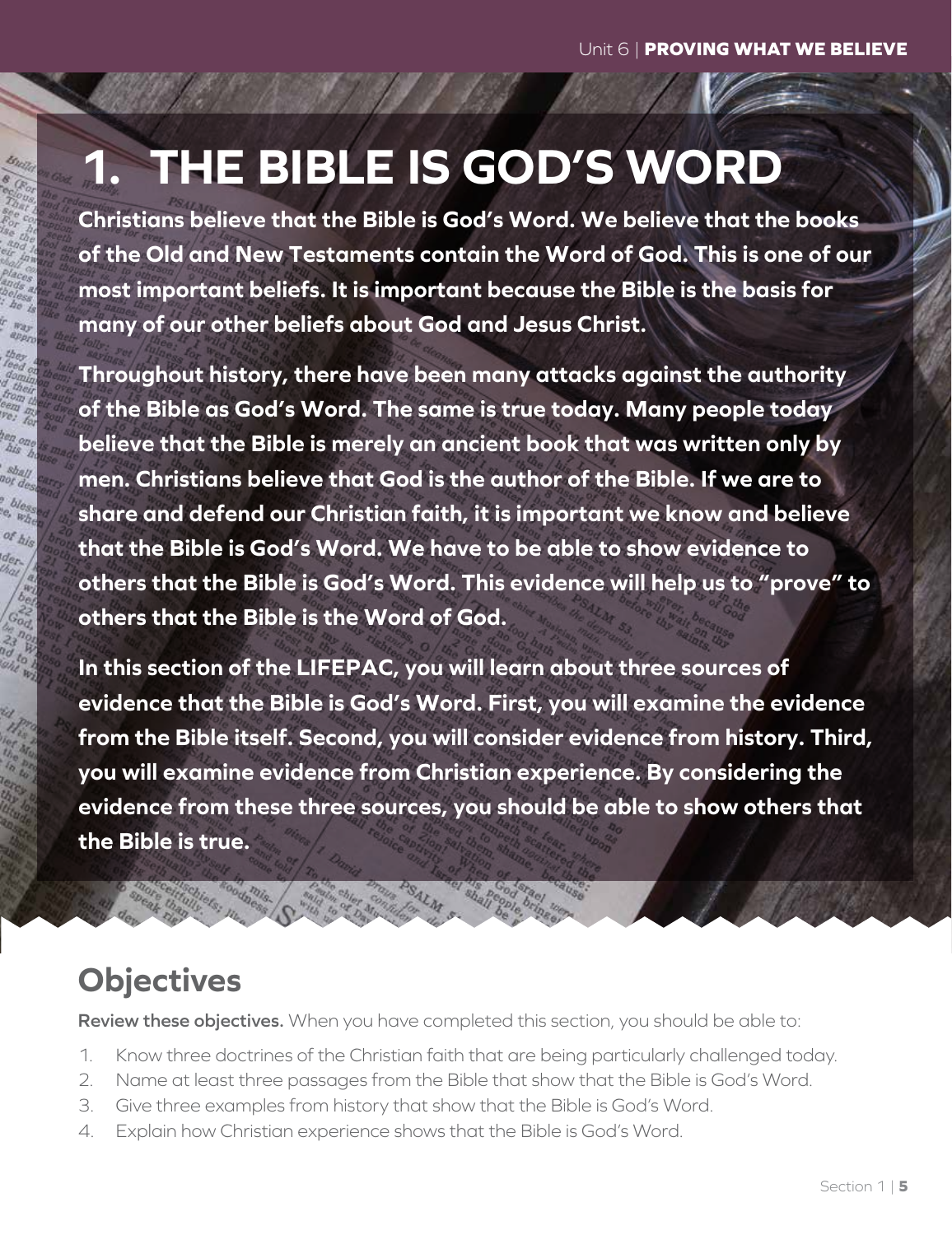## **Vocabulary**

**Study these new words.** Learning the meanings of these words is a good study habit and will improve your understanding of this LIFEPAC.

**ample** (am pul). Generously sufficient to satisfy a requirement or need.

**characteristics** (kā ik tu ris tiks). Distinguishing traits, qualities, or properties.

**circulate** (sėr kyü lāt). To go around; to pass from place to place.

**continuity** (kon tun nu u tē). A continuous or connected whole.

**doctrine** (doc trin). A belief or set of beliefs taught by a religion or group of people.

**fulfill** (ful fil). To bring to completion; to happen as predicted.

**harmony** (har mu nē). Working well together.

**hostile** (hos tul). Unfriendly or overly opposing; of or relating to an enemy.

**inerrant** (in ãr unt). Free from error.

**influence** (in flü uns). The effect a person or object has on others.

**inspiration** (in spu rā shun). The direct influence of God on the writers of the Bible.

**outdated** (out dē t ud). Not being in style; no longer acceptable or usable.

**popularity** (pop yü lãr u tē). Fact or condition of being popular or well-liked by many people.

**prediction** (pri dik shun). A statement telling about an event to happen in the future.

**prophecy** (prof i sē). A prediction; a statement telling about an event to happen in the future.

**reservoir** (rez ėr vwär). A place where something is stored or from which you can draw something.

**skeptic** (skep tik). Someone who doubts whether or not something is really true.

**structure** (struk chėr). The way parts of a body or an object like a building are put together.

**superiority** (su pir ē ôr u tē). The quality or condition of being better or superior.

**translate** (trans lāt). To change from one language to another.

**unique** (yü nēk). Singularly different; one of a kind.

**zealous** (zel us). Filled with eagerness and ardent interest in pursuit of something.

**Note:** *All vocabulary words in this LIFEPAC appear in* **boldface** *print the first time they are used. If you are unsure of the meaning when you are reading, study the definitions given.*

Pronunciation Key: hat, āge, cãre, fär; let, ēqual, tėrm; it, īce; hot, ōpen, ôrder; oil; out; cup, put, rüle; child; long; thin; /ŦH/ for **th**en; /zh/ for mea**s**ure; /u/ or / <sup>e</sup> / represents /a/ in **a**bout, /e/ in tak**e**n, /i/ in penc**i**l, /o/ in lem**o**n, and /u/ in circ**u**s.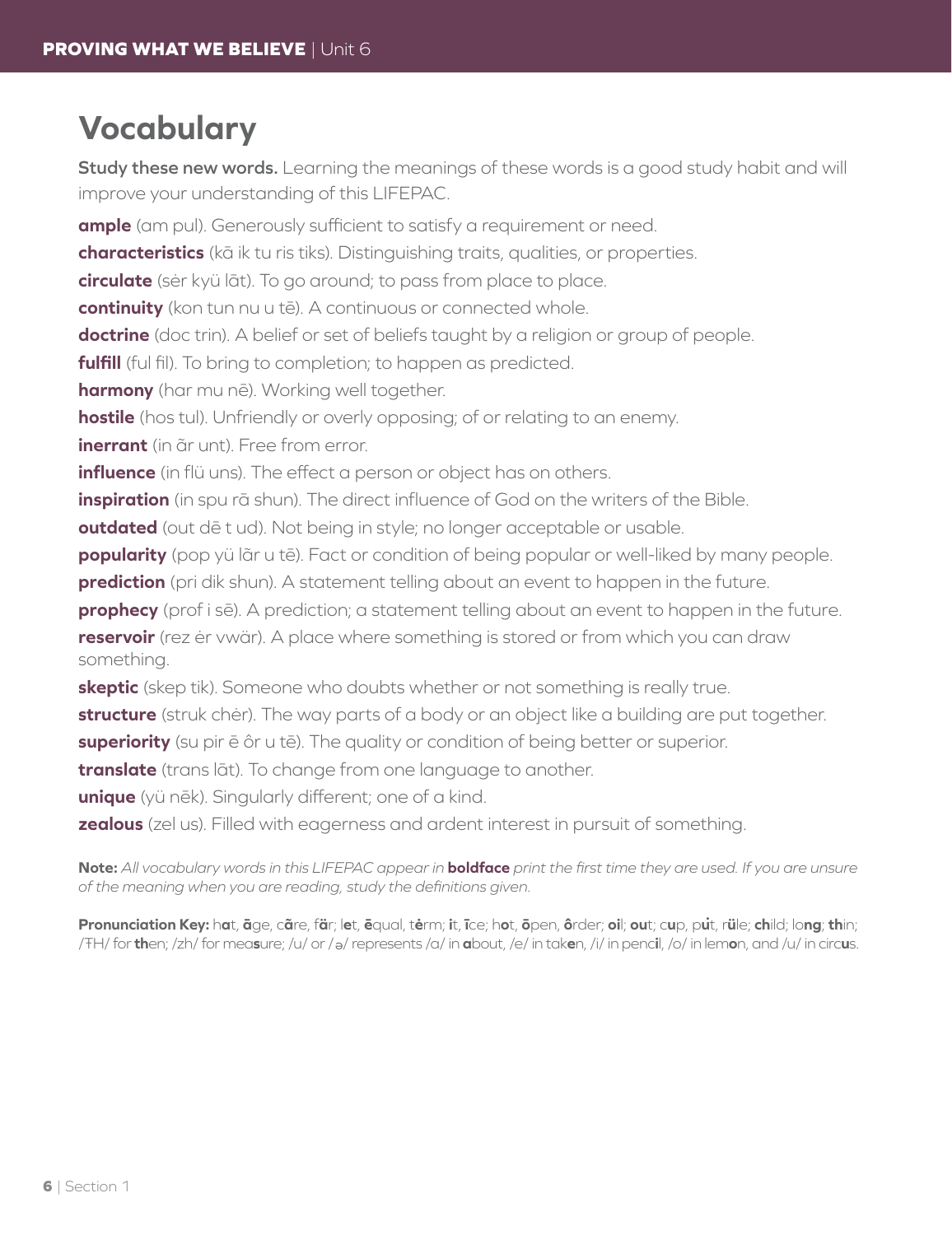#### **The Bible**



**Read** *Psalm* **119:1–18**



The Bible itself is the first place to look for evidence that it is God's Word. It is important to see what the Bible says about itself. It is also important to notice how the Bible expresses itself. Let's look at some passages of Scripture that tell us more about how the Bible sees itself.

**God's inspiration and voice.** One of the most important passages in Scripture that concerns the Bible as God's Word is found in the New Testament. Timothy wrote, "All scripture is given by inspiration of God, and is profitable for doctrine, for reproof, for correction, for instruction in righteousness: That the man of God may be perfect, throughly furnished unto all good works" (*2 Timothy* 3:16–17).

In this passage, the Bible says that it ("all scripture") is inspired by God. As Christians, we believe the Bible was written by men under the **inspiration** of God the Holy Spirit. This means that God was and is the true and real author of the Bible. Therefore, since God is the author of Scripture, it is "His Word." Saying that "all scripture is inspired by God" means that it is "God's Word."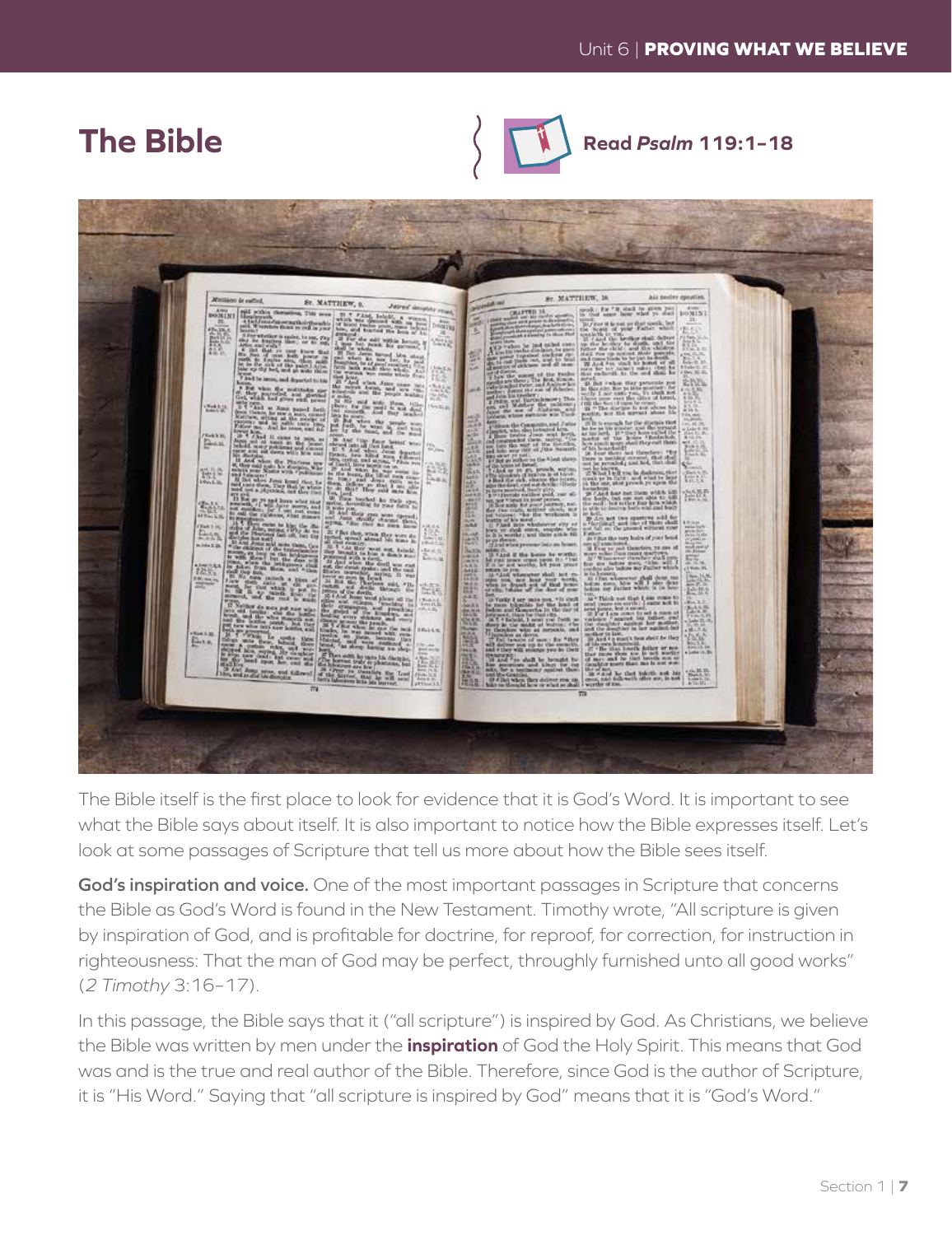Another way that we can find evidence in the Bible that it is God's Word is by noting the number of times it records the actual words of God being spoken. For example, the Bible often says, "The Lord spoke" or "God said." The Bible records the actual words that God spoke to a person or to a group of people. In fact, these and similar expressions are found over four hundred times in the Bible in both the Old and New Testaments. Let's examine evidence from just a few of these passages.

The following chart gives examples of these and similar expressions from the Old Testament.

|                 | <b>FROM THE FIRST FIVE BOOKS</b><br>(THE LAW OF MOSES)                                                                                                                                                 |
|-----------------|--------------------------------------------------------------------------------------------------------------------------------------------------------------------------------------------------------|
| Genesis 1:3     | And God said, Let there be light: and there was light.                                                                                                                                                 |
| Genesis 3:9     | And the LORD God called unto Adam, and said unto him,<br>Where art thou?                                                                                                                               |
| Exodus 3:14     | And God said unto Moses, I AM THAT I AM: and he said, Thus<br>shalt thou say unto the children of Israel, I AM hath sent me<br>unto you.                                                               |
| Exodus 24:3     | And Moses came and told the people all the words of the<br>LORD, and all the judgments: and all the people answered<br>with one voice, and said, All the words which the LORD hath<br>said will we do. |
| Deuteronomy 5:4 | The LORD talked with you face to face in the mount out of the<br>midst of the fire.                                                                                                                    |

#### **FROM THE HISTORICAL BOOKS**

| Joshua 8:1    | And the LORD said unto Joshua, Fear not, neither be thou<br>dismayed: take all the people of war with thee, and arise, go<br>up to Ai: see, I have given into thy hand the king of Ai, and his<br>people, and his city, and his land. |
|---------------|---------------------------------------------------------------------------------------------------------------------------------------------------------------------------------------------------------------------------------------|
| 1 Samuel 3:11 | And the LORD said to Samuel, Behold, I will do a thing in Israel,<br>at which both the ears of every one that heareth it shall tingle.                                                                                                |
| 1 Kings 19:5  | And as he lay and slept under a juniper tree, behold, then an<br>angel touched him, and said unto him, Arise and eat.                                                                                                                 |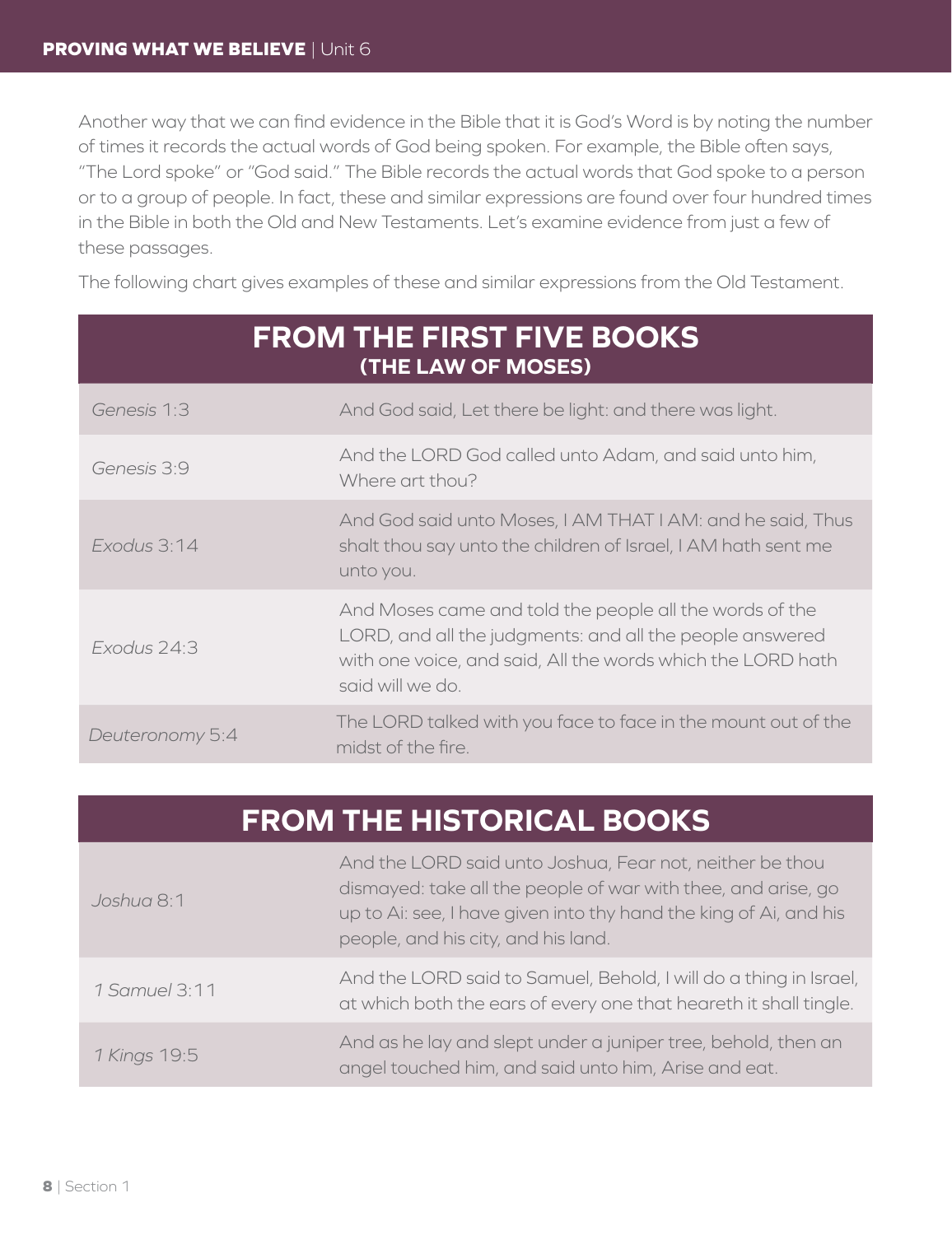## **FROM THE POETICAL BOOKS**

| Job 38:1-2  | Then the LORD answered Job out of the whirlwind, and<br>said, Who is this that darkeneth counsel by words without<br>knowledge? |
|-------------|---------------------------------------------------------------------------------------------------------------------------------|
| Psalm 33:6  | By the word of the LORD were the heavens made; and all the<br>host of them by the breath of his mouth.                          |
| Psalm 68:22 | The Lord said, I will bring again from Bashan, I will bring my<br>people again from the depths of the sea                       |

# **FROM THE PROPHETICAL BOOKS**

| Isaiah 45:1    | Thus saith the LORD to his anointed, to Cyrus, whose right<br>hand I have holden, to subdue nations before him; and I will<br>loose the loins of kings, to open before him the two leaved<br>gates; and the gates shall not be shut; |
|----------------|--------------------------------------------------------------------------------------------------------------------------------------------------------------------------------------------------------------------------------------|
| Jeremiah 1:4-5 | Then the word of the LORD came unto me, saying, Before I<br>formed thee in the belly I knew thee; and before thou camest<br>forth out of the womb I sanctified thee, and I ordained thee a<br>prophet unto the nations.              |
| Ezekiel 1:3    | The word of the LORD came expressly unto Ezekiel the priest,<br>the son of Buzi, in the land of the Chaldeans by the river<br>Chebar; and the hand of the LORD was there upon him.                                                   |
| Hosea 4:1      | Hear the word of the LORD, ye children of Israel: for the LORD<br>hath a controversy with the inhabitants of the land, because<br>there is no truth, nor mercy, nor knowledge of God in the land.                                    |
| Amos 7:15      | And the LORD took me as I followed the flock, and the LORD<br>said unto me, Go, prophesy unto my people Israel.                                                                                                                      |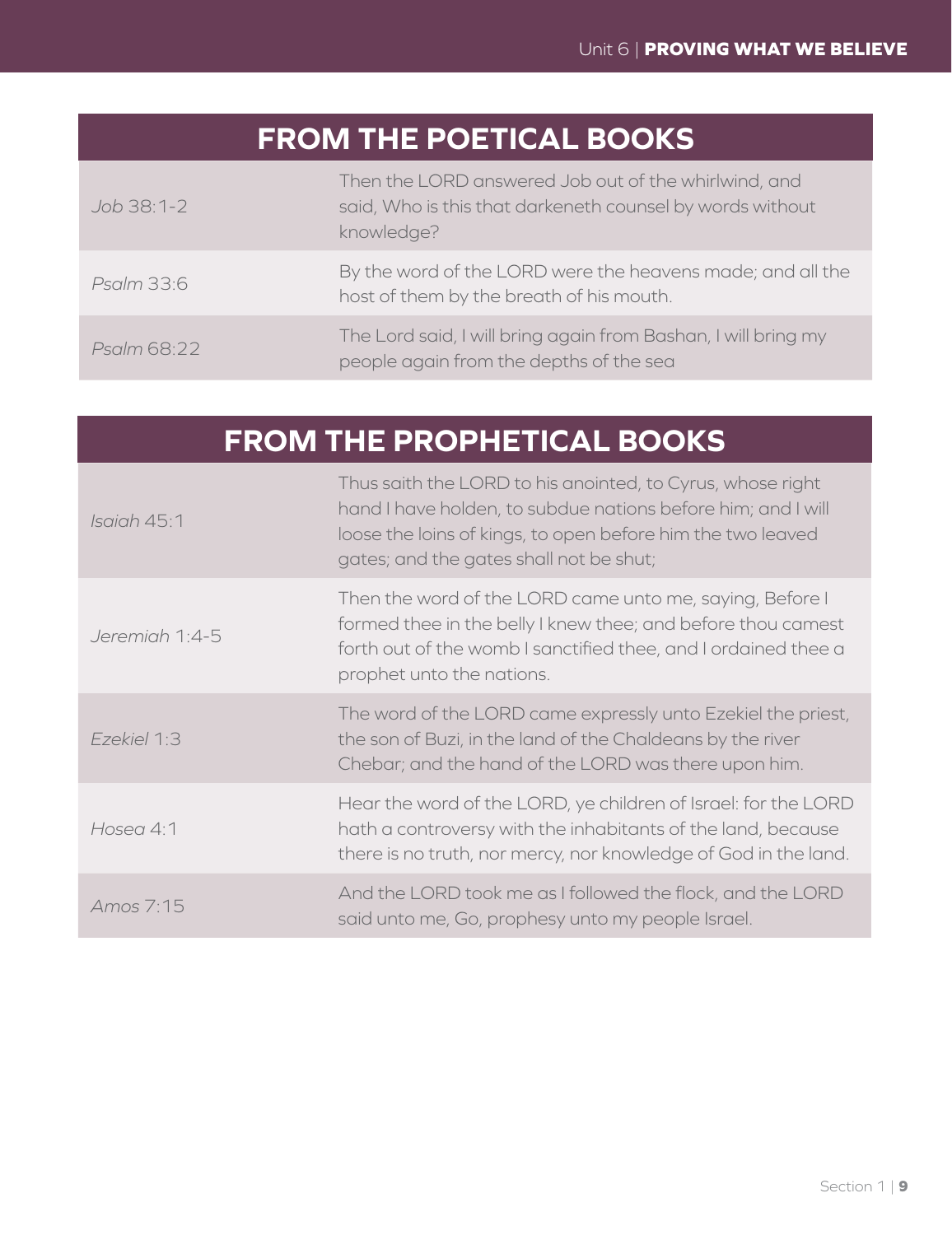#### **History**



Evidence to prove that the Bible is God's Word can also be found outside the Bible itself. The first "place" that we will look for such evidence outside the Bible is *history*. We will examine what has happened to the Bible since it was first written.

**Superiority.** The **superiority** of the Bible's contents when compared to other books, even books of other world religions, has been demonstrated over time. The Bible has been shown to be superior in its ability to give and predict the truth over other books. Other books have some truth mixed with error. Other books have some of the truth necessary for living a God-pleasing life. The Bible has truth without error. We say that it is **inerrant**.

The Bible also has all truth necessary for knowing God and pleasing God. No other book has this. The only way to explain these qualities of the Bible is that the Bible is God's book containing His Words. The Bible is the Word of God, which cannot lie or be in error. This superiority of the Bible is evidence that it is God's Word.

**Popularity.** The Bible was the first book to be printed on the printing press. Since then, it has been **circulated**, reprinted, and **translated** more than any other book in the world. Parts or all of the Bible have been translated into more than1,200 languages. This number of translations is a greater number than has been made of any other book in history. No other book has had such **popularity.**

More people have read the Bible than any other book. These readers have been young and old, educated and uneducated. They have been from every trade and profession. All of these



| Rome's destruction of Bibles did not stop them from being created.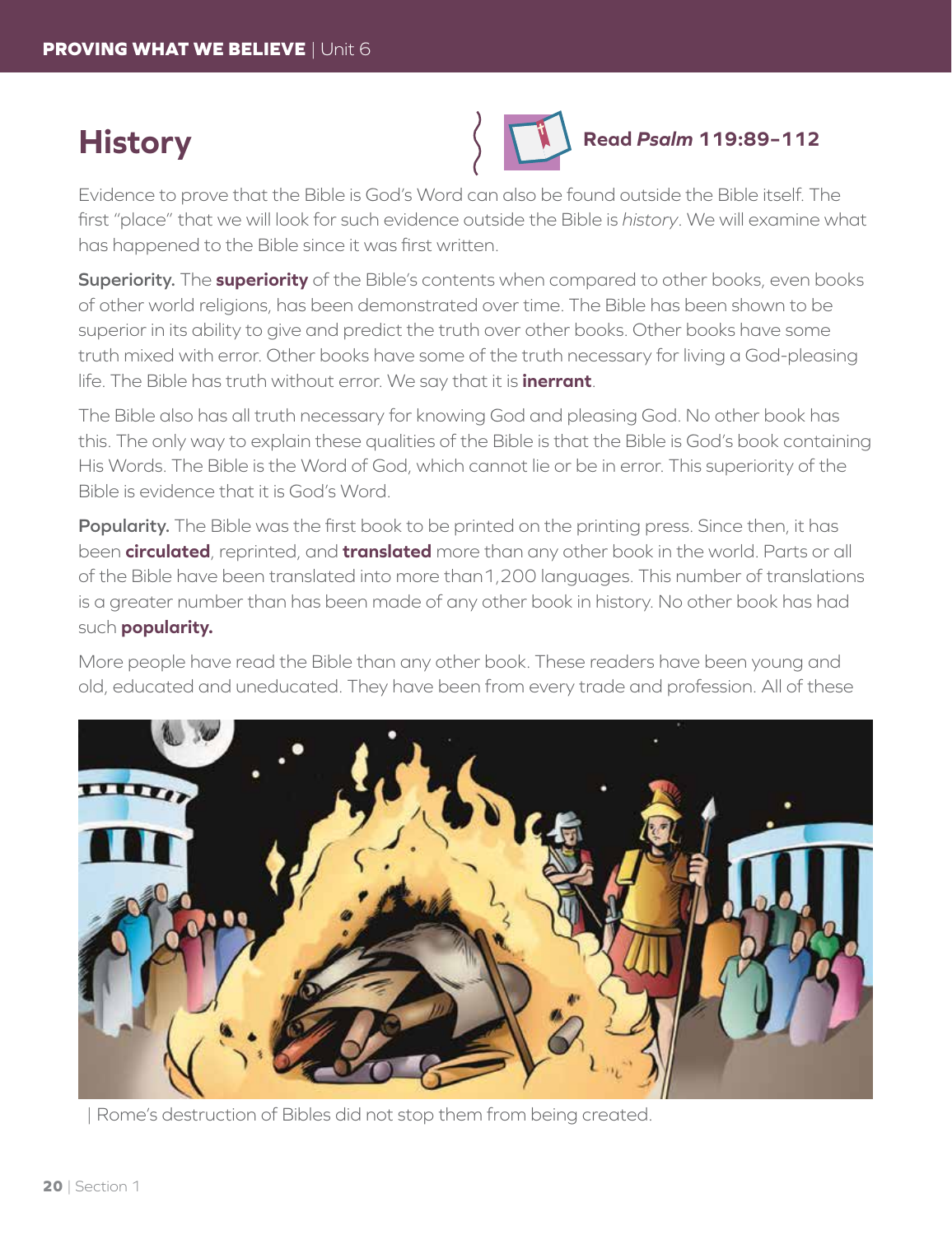people have found the Bible to meet their personal needs. By the year 1800, there had been more than 400,000 Bibles printed. By 1930, nearly 1.5 billion copies of the Bible had been published. The printing and circulation of the Bible has increased almost every year since then.

A book that has been so popular for such a long time is certainly a **unique** book. What could explain the popularity and uniqueness of the Bible? The answer is that the Bible is a book written by God that meets the needs of human beings in a way that no other book does. The popularity of the Bible through the ages is good evidence that the Bible is God's Word.

**Stability.** The popularity of the Bible does not mean that there have never been struggles to preserve it from being destroyed. In 303 A.D., the Roman Emperor Diocletian gave an order to kill the Christians and destroy their Scriptures. Many Christians were brutally executed, and many manuscripts of the Bible were burned. However, just 25 years later, a new emperor named Constantine made Christianity acceptable in the Roman Empire and ordered that many copies of the Bible be printed at public expense! Therefore, the *stability* of the Bible was demonstrated. The Apostle Peter wrote about the stability of the Word of God, "Being born again, not of corruptible seed, but of incorruptible, by the word of God, which liveth and abideth for ever. For all flesh is as grass, and all the glory of man as the flower of grass. The grass withereth, and the flower thereof falleth away: But the word of the Lord endureth for ever. And this is the word which by the gospel is preached unto you" (*1 Peter* 1:23–25).

In the eighteenth century, Voltaire, a French philosopher and unbeliever, predicted that Christianity with its sacred Scriptures would die out within one hundred years. Voltaire had much **influence** among **skeptics.** But, he had little influence on people compared to the Bible. Voltaire died in 1778, but the Bible did not pass away as he predicted. Instead, the Bible continued to grow in its influence and popularity. Again, the Bible demonstrated its stability and endurance.

The Bible has suffered more attacks, more criticism, and more opposition than any other book in history, yet it has survived all attempts to destroy it. The best way to explain this kind of power and stability is that the Bible is the Word of God. This stability of the Bible gives evidence to prove that the Bible is God's Word.



| Voltaire predicted that Christianity would pass away within one hundred years.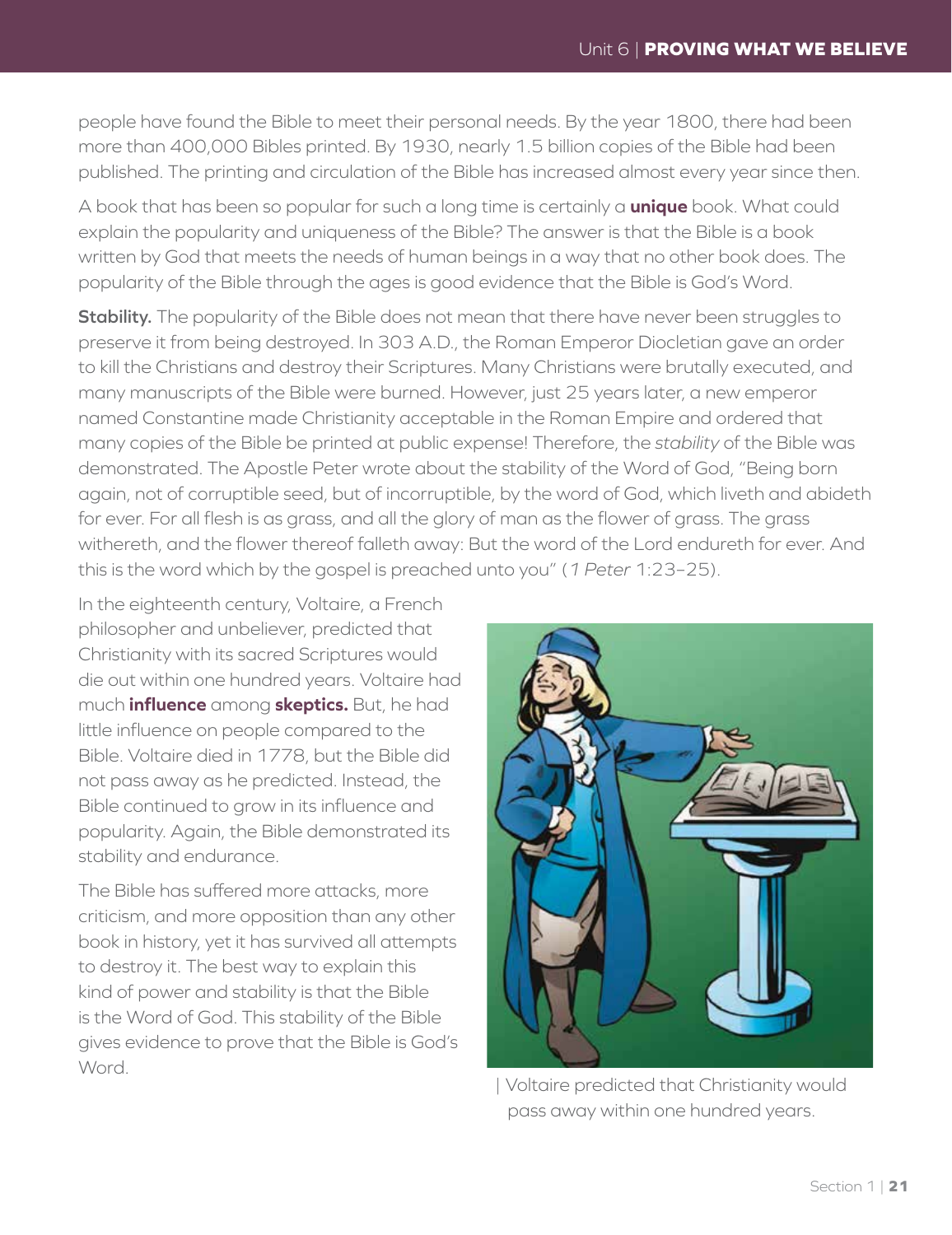

| 1.22 | The Bible is a mixture of truth and error.                                                                                                                                                                                     |
|------|--------------------------------------------------------------------------------------------------------------------------------------------------------------------------------------------------------------------------------|
| 1.23 | The Bible has all truth necessary for knowing God.                                                                                                                                                                             |
| 1.24 | The Bible was the first book to be printed on the printing press.                                                                                                                                                              |
| 1.25 | Many other books have been printed in greater numbers than the Bible.                                                                                                                                                          |
| 1.26 | More people have read the Bible than any other book in history.                                                                                                                                                                |
| 1.27 | Printing of the Bible began to decrease in 1930.                                                                                                                                                                               |
|      | Answer these questions.                                                                                                                                                                                                        |
| 1.28 | What are three pieces of evidence from history that the Bible is the Word of God?<br>Explain what is meant by each of these three pieces of evidence.                                                                          |
|      |                                                                                                                                                                                                                                |
|      | Explanation: Letters and the second second second second second second second second second second second second second second second second second second second second second second second second second second second seco |
|      |                                                                                                                                                                                                                                |
|      |                                                                                                                                                                                                                                |
|      |                                                                                                                                                                                                                                |
|      |                                                                                                                                                                                                                                |
|      | c. Evidence: The contract of the contract of the contract of the contract of the contract of the contract of the contract of the contract of the contract of the contract of the contract of the contract of the contract of t |
|      | Explanation:                                                                                                                                                                                                                   |
|      |                                                                                                                                                                                                                                |
|      |                                                                                                                                                                                                                                |
| 1.29 | Why do you think the Bible has so many enemies?                                                                                                                                                                                |
|      |                                                                                                                                                                                                                                |
|      |                                                                                                                                                                                                                                |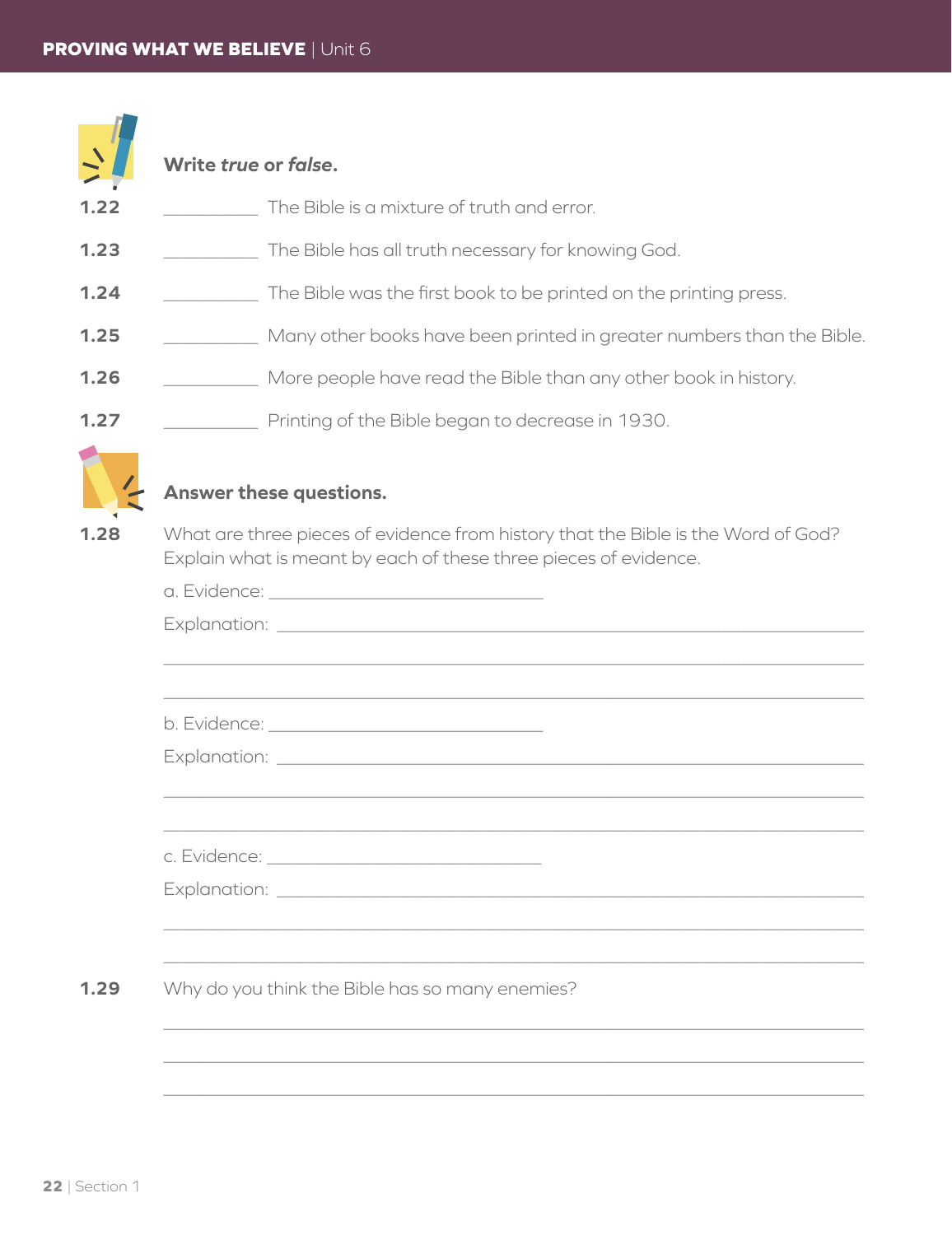## **SELF TEST 1**

**Match these items** (each item, 3 points).

| 1.01  |  | the Bible's oneness             |                           | a. prophecy    |
|-------|--|---------------------------------|---------------------------|----------------|
| 1.02  |  | different parts agree           |                           | b. superiority |
| 1.03  |  | the Bible's author              | $C_{1}$                   | Diocletian     |
|       |  |                                 | d. Hebrew, Aramaic, Greek |                |
| 1.04  |  | greater than other books        |                           | e. God's Word  |
| 1.05  |  | many people read it             |                           | f. God         |
| 1.06  |  | the Bible can stand attacks     |                           | g. unity       |
| 1.07  |  | an enemy of the Bible           |                           | h. stability   |
|       |  |                                 | İ.                        | harmony        |
| 1.08  |  | the source of Christian faith   |                           | history        |
| 1.09  |  | predictions of the future       | k.                        | Paul           |
| 1.010 |  | original languages of the Bible | Ι.                        | popularity     |

**Answer** *true* **or** *false* (each answer, 2 points).

- **1.011** \_\_\_\_\_\_\_\_\_\_ The Bible itself contains evidence that it is the Word of God.
- **1.012** \_\_\_\_\_\_\_\_\_\_ Jesus believed that the Old Testament was God's Word.
- **1.013** \_\_\_\_\_\_\_\_\_\_ The Bible was written by about twenty human writers.
- **1.014** \_\_\_\_\_\_\_\_\_\_ The Bible tells one continuous story.
- **1.015** \_\_\_\_\_\_\_\_\_\_ The Bible was written in about 300 years.
- **1.016** \_\_\_\_\_\_\_\_\_\_ Some parts of the Bible do not agree with other parts.
- **1.017** \_\_\_\_\_\_\_\_\_\_\_\_ The Bible accurately predicted many things about the future.
- **1.018** \_\_\_\_\_\_\_\_\_\_ Very little was predicted in the Old Testament about the coming of Christ.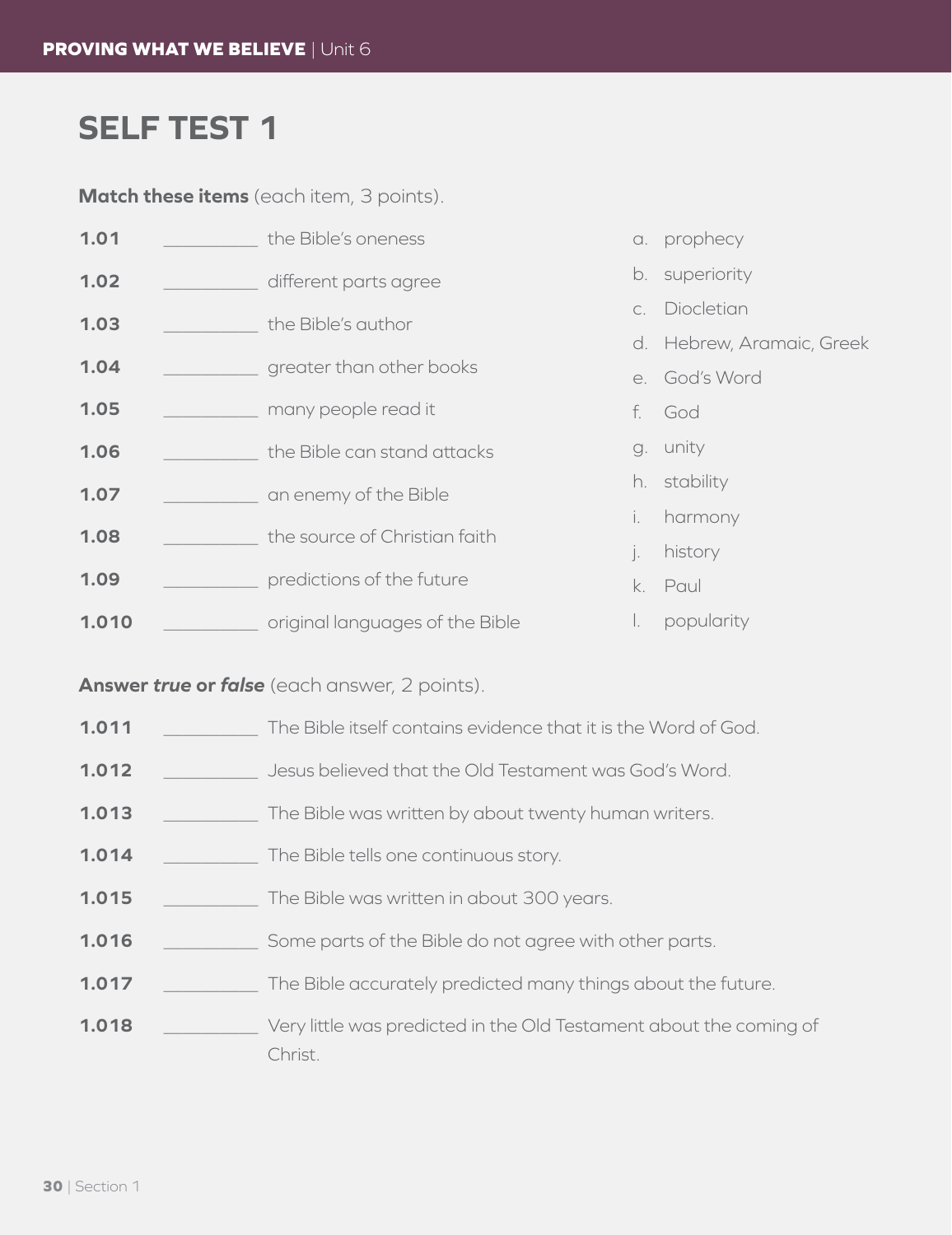**1.019 Cod's Word will endure forever.** 

**1.020 1.020** God inspired the human writers of the Bible to write what he wanted them to write.

**Answer these questions** (each answer, 3 points).

**1.021** What is the meaning of the word *inspiration*?

**1.022** What do phrases like "The Lord said" and "God spoke" tell you about the Bible?

 $\_$  , and the set of the set of the set of the set of the set of the set of the set of the set of the set of the set of the set of the set of the set of the set of the set of the set of the set of the set of the set of th

 $\_$  , and the set of the set of the set of the set of the set of the set of the set of the set of the set of the set of the set of the set of the set of the set of the set of the set of the set of the set of the set of th

 $\_$  , and the set of the set of the set of the set of the set of the set of the set of the set of the set of the set of the set of the set of the set of the set of the set of the set of the set of the set of the set of th

 $\_$  , and the set of the set of the set of the set of the set of the set of the set of the set of the set of the set of the set of the set of the set of the set of the set of the set of the set of the set of the set of th

 $\_$  , and the set of the set of the set of the set of the set of the set of the set of the set of the set of the set of the set of the set of the set of the set of the set of the set of the set of the set of the set of th

 $\_$  , and the set of the set of the set of the set of the set of the set of the set of the set of the set of the set of the set of the set of the set of the set of the set of the set of the set of the set of the set of th

 $\_$  , and the set of the set of the set of the set of the set of the set of the set of the set of the set of the set of the set of the set of the set of the set of the set of the set of the set of the set of the set of th

- **1.023** What does Bible prophecy do that only God can fulfill?
- **1.024** Who was the most important person that was predicted in the Old Testament?

**1.025** What happened to the Bible as a result of many attacks on it throughout history?

#### **Complete these sentences** (each numbered answer, 3 points).

\_\_\_\_\_\_\_\_\_\_\_\_\_\_\_\_\_\_\_\_\_\_\_\_\_\_\_\_\_\_\_\_ .

- **1.026** The Bible is like \_\_\_\_\_\_\_\_\_\_\_\_\_\_\_\_\_\_\_\_\_\_ that is sown in the ground.
- **1.027** The Bible is like a \_\_\_\_\_\_\_\_\_\_\_\_\_\_\_\_\_\_\_\_\_\_\_\_\_\_\_ to guide the Christian.

**1.028** The Bible has been translated into about \_\_\_\_\_\_\_\_\_\_\_\_\_\_\_\_\_\_\_\_\_\_ languages.

**1.029** The Bible predicted many things about \_\_\_\_\_\_\_\_\_\_\_\_\_\_\_\_\_\_\_\_\_\_ coming.

| 1.030 | Three main sources of evidence that the Bible is God's Word are a. |
|-------|--------------------------------------------------------------------|
|       |                                                                    |

 $\Box$ , b.  $\Box$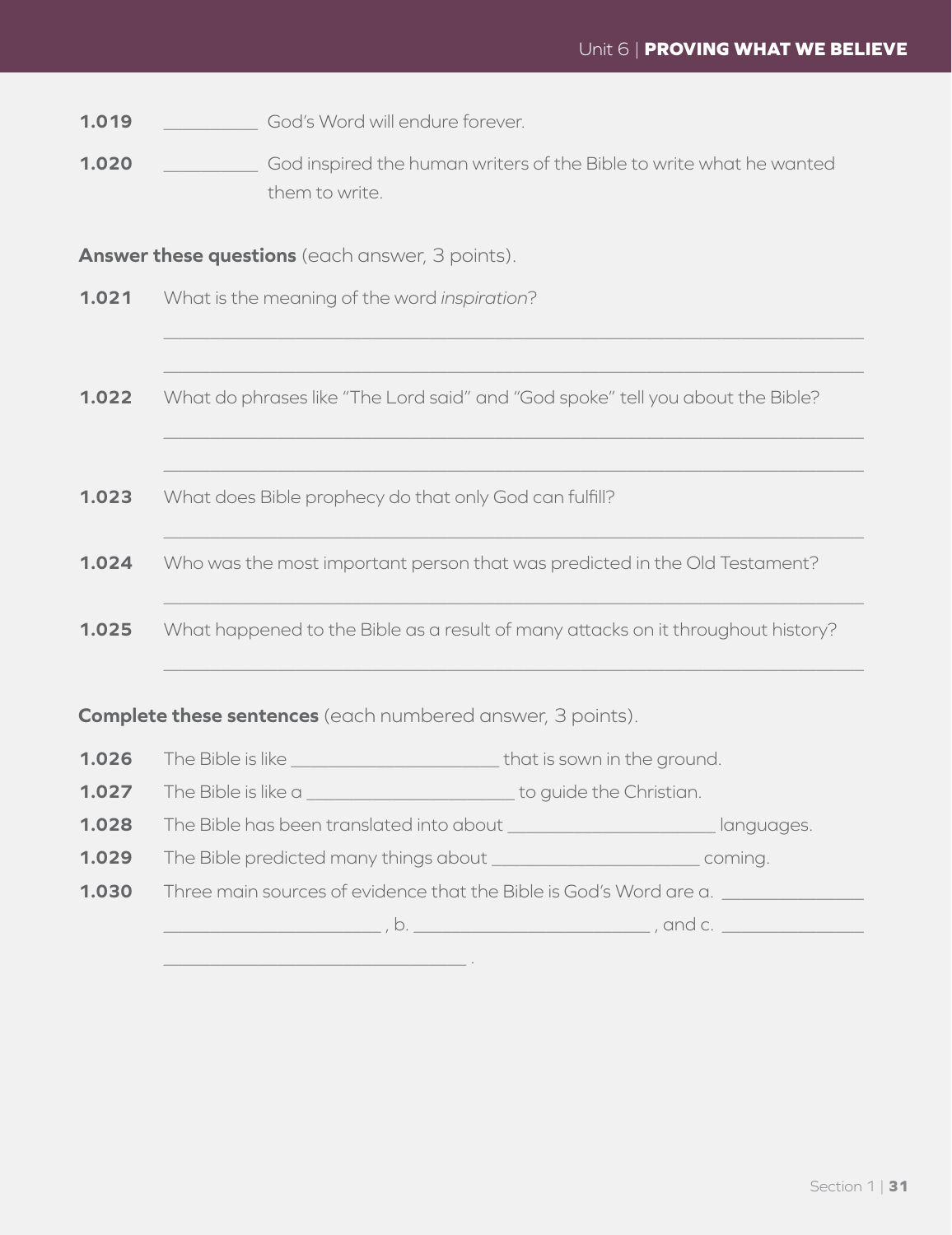**Complete this list** (each listed item, 3 points).

List five things that the Old Testament predicted about Christ.  $1.031$  $\alpha$ .  $C.$   $\qquad \qquad$ d. <u>\_\_\_\_\_\_\_\_\_\_\_\_\_\_\_\_\_\_\_\_\_\_\_\_\_\_\_\_\_\_\_\_</u>  $e$  <u>expressions</u> and the set of  $e$ Write this Bible verse from memory (this answer, 5 points). 2 Timothy 3:16-17 1.032